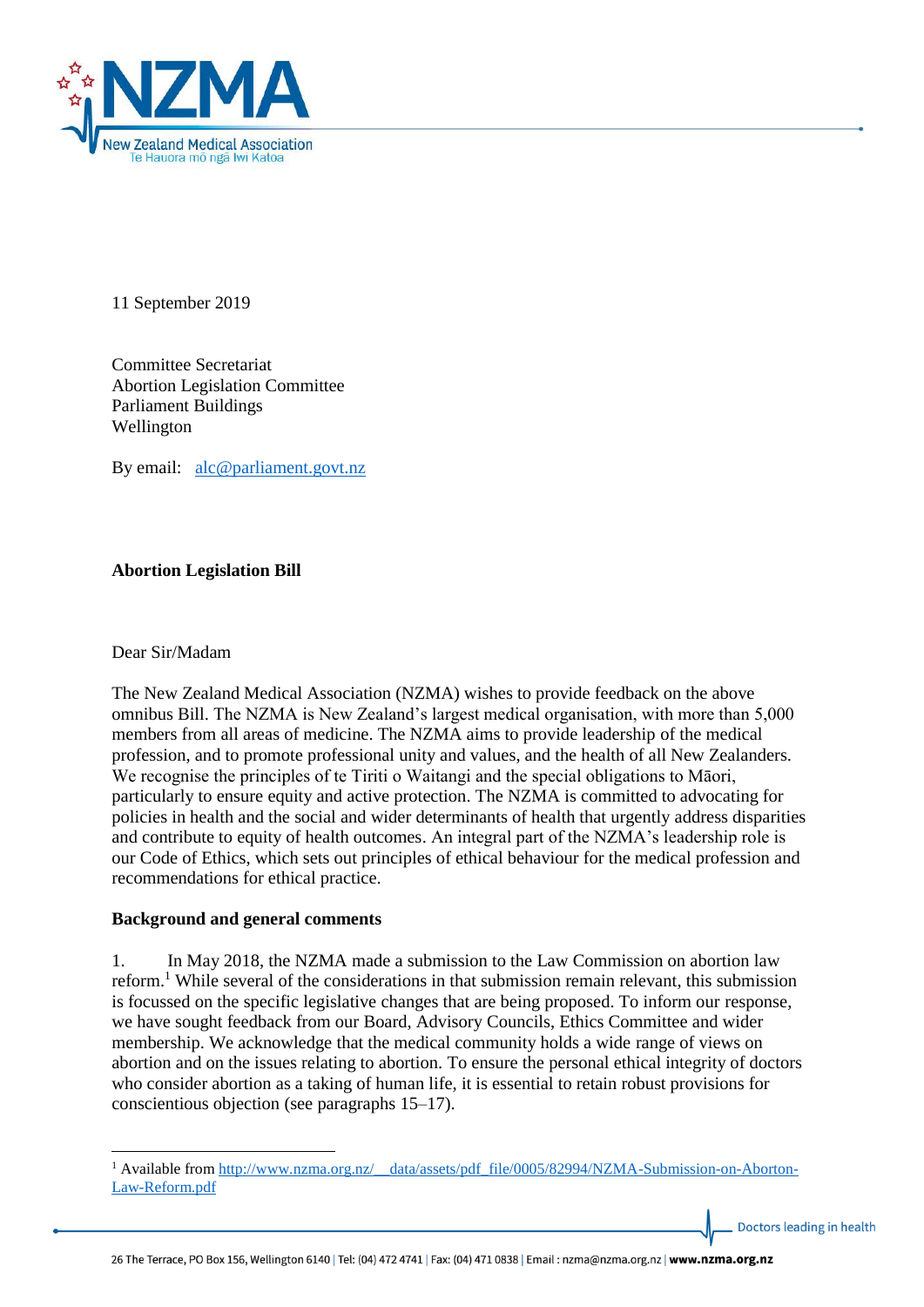2. It is useful to preface our feedback on the Bill by identifying the relevant ethical principles to consider and the extent to which these apply (if at all) to the fetus / unborn baby. With respect to the pregnant woman, key goals are to maximise autonomy, health / wellbeing (beneficence) and to minimise the risk of harm (non-maleficence). Also important are justice and equity issues, particularly as women tend to be left shouldering responsibility for the consequences of pregnancy (and potentially parenthood) to a far greater extent than the male party. With respect to the fetus / unborn baby, if there are any ethical obligations, these should be viewed as increasing as in-utero development proceeds. The rationale for this is twofold: i) the developing fetus / unborn baby has a greater capacity to experience sensations resembling pain and discomfort with advancing gestation. 2 If this is the case, there is an obligation to minimise any suffering along these lines; ii) as the fetus develops and nears term, it has greater potential and opportunity for life and development independent of the mother, which brings with it some degree of entitlement to be considered independently of the mother from an ethical standpoint.

3. Rather than an absolute, dichotomous, rights-based "right to life" versus "right to choose" lens to view abortion, we suggest a pragmatic alternative could entail attempting to carefully balance ethical obligation to both the pregnant woman and a continuum of ethical obligation to the developing fetus / unborn baby increasing with gestational age. Judgements about where the appropriate balance point lies (while being informed by personal values) should also be informed by an understanding of in utero development as well as an understanding of the potential harms and benefits to pregnant women under the various possible courses of action.

4. A key concern for the NZMA is that of equity in access to abortion services and support services. This must be central to any reform. Māori women account for one quarter of the total number of abortions in New Zealand yet experience a number of barriers to access. An important factor that needs to be addressed and that disproportionately impacts on Māori women is a failure to provide local abortion services, including medical abortions.

#### **Specific comments**

### **Decriminalisation of abortion**

5. The NZMA is supportive of treating abortion as a health issue and we welcome the move to ensure the legislative framework aligns with, and supports, that principle.

6. We note that the legislative changes to abortion that are being proposed include repealing offences under the Crimes Act and the Contraception, Sterilisation, and Abortion (CSA) Act, such that abortion is decriminalised for the pregnant woman, and for health practitioners who perform an abortion or who supply products to induce an abortion. We note that the Bill retains important criminal offences for people who are not health practitioners who attempt to procure an abortion on a pregnant woman or who supply the means for procuring an abortion. The Bill also makes modifications to ensure that section 182 (killing of an unborn child) does not apply to abortion under the CSA Act. We note that health practitioners who do not comply with relevant standards or processes for performing an abortion may be sanctioned under the complaints and disciplinary regime for health practitioners, under the Health Practitioners Competence Assurance

<sup>1</sup> <sup>2</sup> Thalamocortical fibres begin appearing between 23 to 30 weeks' gestational age while electroencephalography suggests the capacity for functional pain perception in preterm neonates probably does not exist before 29 or 30 weeks - see Lee SJ, et al. Fetal pain: a systematic multidisciplinary review of the evidence. JAMA. 2005 Aug 24;294(8):947-54 Available from<https://jamanetwork.com/journals/jama/fullarticle/201429>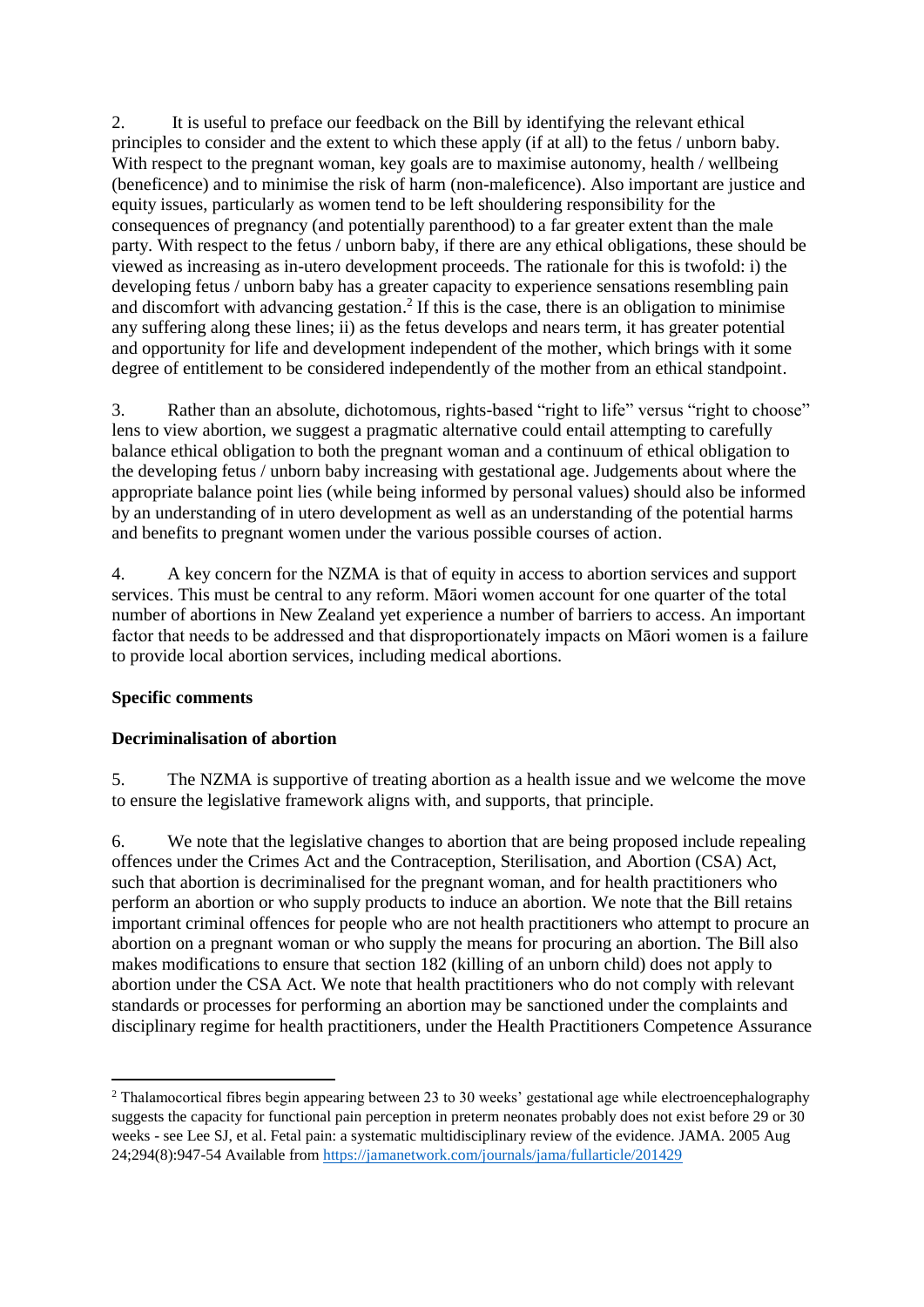(HPCA) Act 2003. We support this shift which brings abortion into line with other health procedures.

7. The Crimes Act contains provisions designed to protect medical practitioners from criminal responsibility when performing surgical operations with reasonable care and for the benefit of the patient. There is a view that existing provisions for abortion in the Crimes Act also, in part, serve this purpose. We therefore again ask the Committee to examine the implications of removing abortion from the Crimes act in terms of the protections from criminal responsibility for practitioners providing abortion services.

8. Some of our members are opposed to the decriminalisation of abortion. This is primarily because of the understanding of abortion as the intentional taking of human life.

## **Authorisation for abortion**

9. The NZMA is generally comfortable with the proposed changes to the authorisation for abortion for a woman who is less than 20 weeks pregnant, where there would no longer be a requirement for a statutory test that a health practitioner needs to apply. Removing this requirement for women less than 20 weeks pregnant is most consistent with a health approach to abortion and prioritises the autonomy of women to make an informed decision about what is appropriate for them in the circumstances. The Law Commission also reported that this measure may also improve access to abortion services and help reduce unnecessary delays, allowing abortion to be performed at earlier gestations, which is safer for women.

10. While a statutory test is proposed for abortion for a woman who is more than 20 weeks pregnant, there are strong concerns that this test is too weak. Currently, the grounds for performing abortion after 20 weeks are to save a woman's life or prevent serious permanent injury to her physical or mental health. The statutory test that will replace this under the proposed law changes is for a health practitioner to reasonably believe that abortion is appropriate with regard to the pregnant woman's physical and mental health, and well-being. Similar criteria have been used to provide abortion for pregnancy up to 20 weeks. There is therefore every likelihood that these criteria will enable on demand late term abortion. This would be inconsistent with the notion of increasing ethical obligation to the developing fetus / unborn baby as it gets closer to term.

11. We submit that the statutory test for abortion for woman who are more than 20 weeks pregnant needs to be narrower than what is being proposed. Furthermore, we contend there needs to be a further point of distinction in the legislation such that the threshold in terms of requirements for the statutory test is raised late in pregnancy. For example, there should be a distinction between the process at 21 weeks and at 38 weeks, yet the existing legislation makes no distinction between an unborn baby that is nearing term versus one that is 21 weeks gestation. We acknowledge that late term abortions are sometimes performed for congenital abnormalities and are distressing for all concerned. We suggest that strengthened statutory criteria could be designed in a way that accounts for situations where congenital abnormalities are discovered late in a pregnancy.

12. We acknowledge that some members are opposed to the liberalisation of the current legal grounds for authorising abortion. Some members also believe that 20 weeks is too late in a pregnancy for when a statutory test needs to be applied.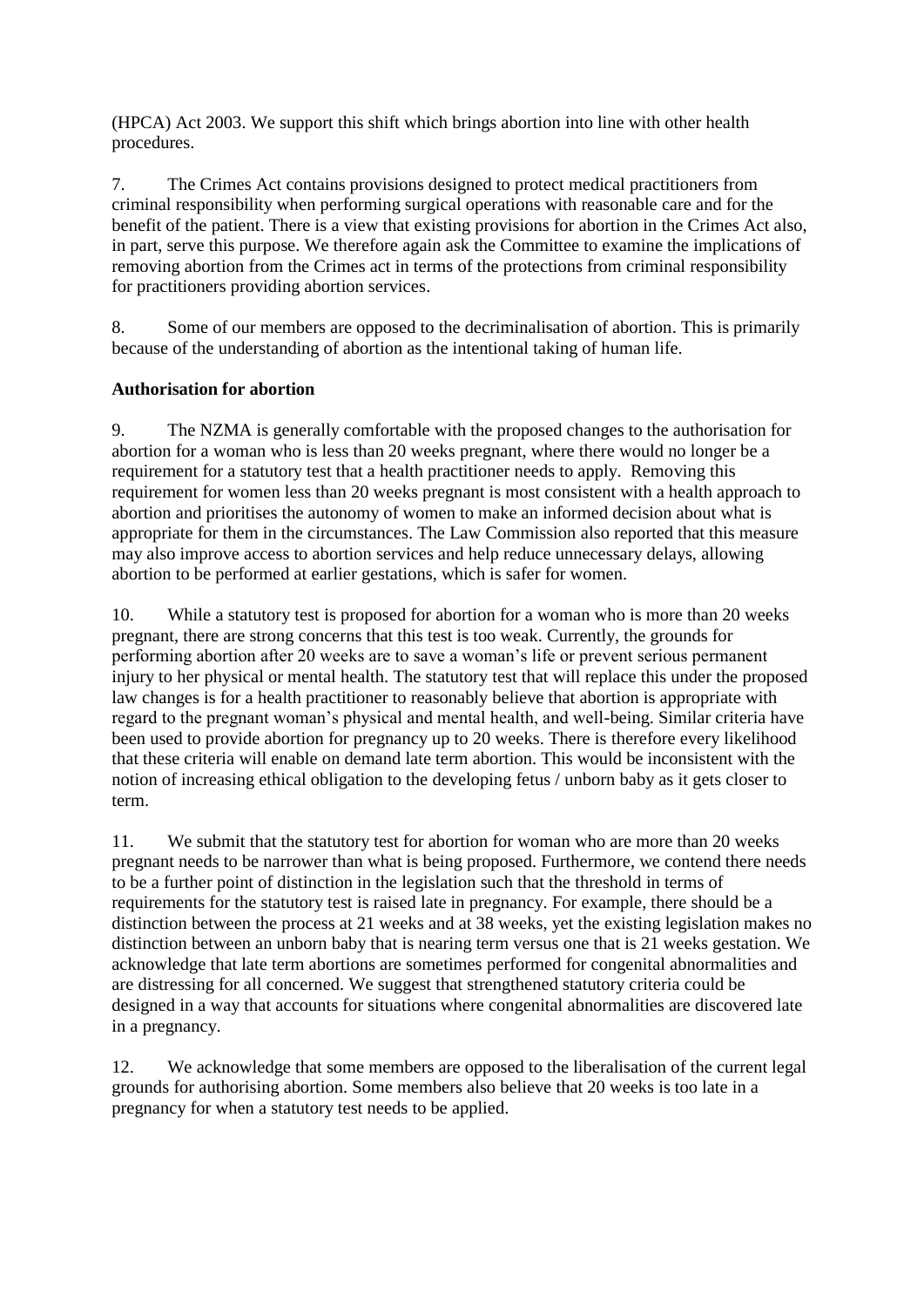## **Self-referral**

13. The NZMA is not opposed to the insertion of a provision to allow a woman to self-refer to an abortion service provider, primarily as the current referral requirements are thought to contribute to delays in access to abortion services. Nevertheless, we believe that seeing a GP can be a valuable first step for a woman considering abortion. GPs are well placed to provide support and discussion if wanted, and to facilitate referral to an abortion service provider. It is rare for women wanting an abortion to present at their GP and simply ask for a referral without first wanting to share and discuss their thoughts and feelings. It is important to ensure that women who do self-refer to an abortion service provider receive the same decision support, care and attention that they would receive if they had seen their GP. We seek clarification on how this would be achieved. It has been suggested that having a specialist GP at clinics where woman self refer could be useful.

# **Counselling**

14. We believe that equitable access to fully funded counselling services is crucially important for women considering abortion. While women cannot be required to undergo counselling, counselling should be expressly part of the abortion services framework. It should be non-judgemental and cover all options that are available to women seeking abortion. We support the Bill's requirement for health practitioners to advise women of the availability of counselling services if they are considering an abortion or have had an abortion, though counselling is not mandatory. We welcome the specific clause requiring the Minister of Health to take reasonable and practicable steps to ensure that counselling services are available throughout New Zealand in relation to the provision of abortion services when entering into Crown funding agreements under the New Zealand Public Health and Disability Act 2000. Doctors need to have confidence that their patients are not going to face barriers in seeking counselling and that the process to access counselling, both before and after termination, is smooth, timely and actively facilitated. Counsellors should be professionally qualified. Ideally, particularly for late term abortions, counsellors should work off-site from abortion facilities to better maintain their autonomy and professional independence.

#### **Conscientious objection**

15. The NZMA is concerned that sections 19 and 20 in the proposed legislation undermine a doctors' ability to exercise true freedom of conscience. Under the current law (section 46 of the CSA Act), no doctor is obliged to perform or assist with an abortion, and it is unlawful for an employer to discriminate against an employee or job applicant on the grounds of a conscientious objection to abortion. A person with a conscientious objection must inform a patient of his/her objection and inform them that they can obtain an abortion from another Health Practitioner, with no obligation to refer or provide any further details (section 174 of the HPCA Act).

16. The proposed legislation (section 20) states that an employer must accommodate the conscientious objection of a job applicant or employee unless it would "unreasonably disrupt the employer's activities", in which case the employer can refuse to employ someone, terminate their employment; offer them less favourable terms of employment / conditions of work / opportunities for training, for example. Legislating the ability for employers to discriminate on these grounds is a retrograde step. Furthermore, the phrase "unreasonably disrupt the employer's activities" could be open to wide interpretation. While this is likely to be tested in Court, we ask the Committee to rescind these draft provisions that allow employers to discriminate on the grounds of personal conscience. At the very least, it is necessary to specify that the term unreasonable disruption only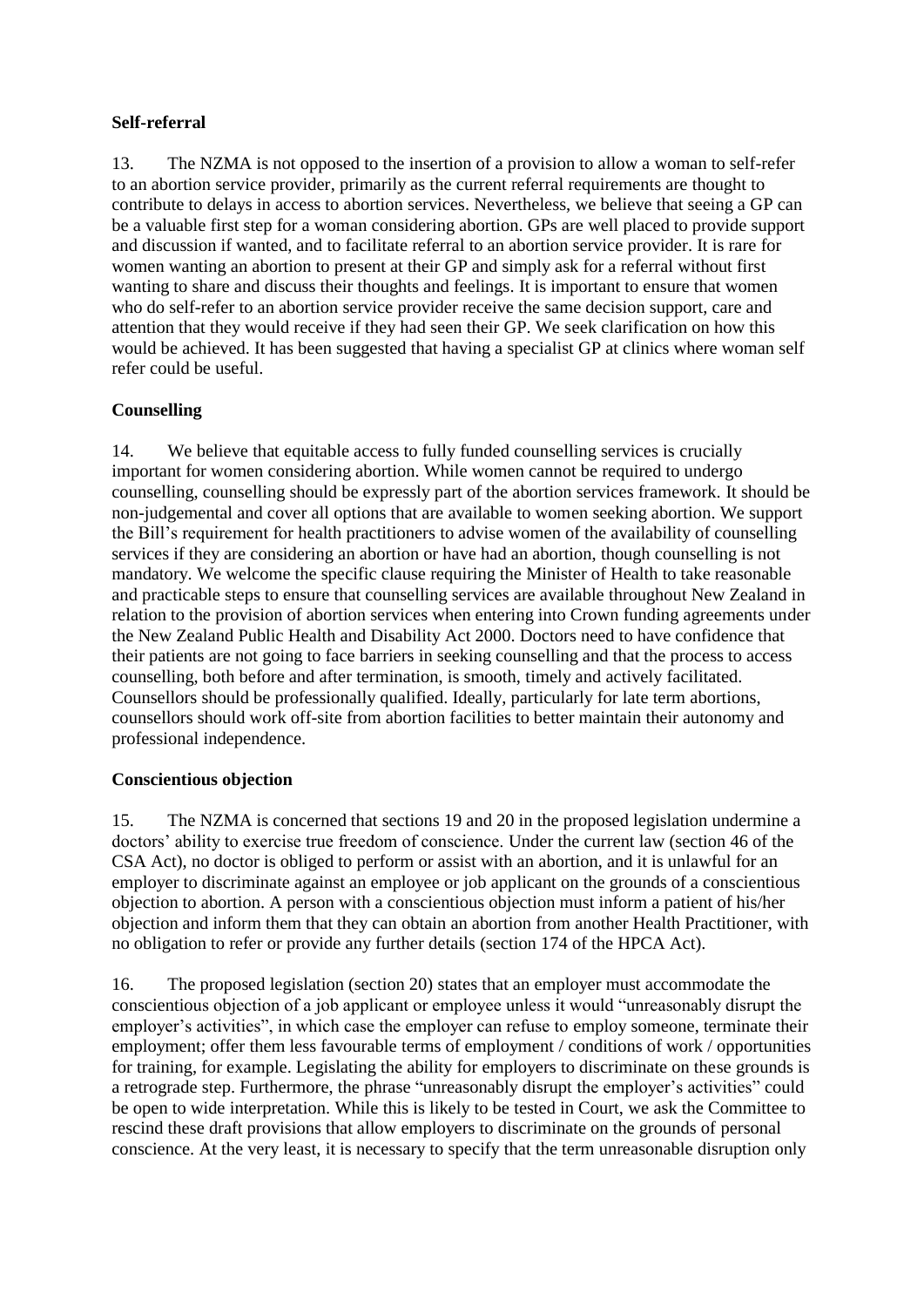refers to disruption that would notably affect service provision, after all reasonable steps have been taken.

17. While the draft Bill does not require practitioners who object on the grounds of conscience to refer pregnant woman to another practitioner, it does introduce the requirement to tell a woman how she can access the contact details of an abortion service provider. The Bill requires the Director-General of Health to maintain a list of abortion service providers, and the practitioner must tell the woman how she may access the list. We believe this additional requirement is consistent with a recent position statement on conscientious objection by the AMA, our trans-Tasman sister association, particularly the requirement to "inform the patient that they have the right to see another doctor and ensure the patient has sufficient information to enable them to exercise that right'.<sup>3</sup> However, it does raise important questions that the profession must be consulted on. For example, with respect to the provision of early (medical) abortion, does the government intend to have lists of every GP willing to prescribe the abortion pills mifepristone and misoprostol? Will the names be opt-in or opt-out of the current registers held by the relevant regulatory bodies? For practitioners who provide late abortions, will the state list the names and contact details of these practitioners? What are the privacy issues in accessing this information?

## **Safe areas**

18. We are generally comfortable with the Bill's provisions to allow the setting up of safe areas around specific abortion facilities on a case-by-case basis. The purpose is to protect the safety and well-being, and respect the privacy and dignity, of women accessing abortion facilities, and practitioners providing and assisting with abortion services. There is, however, a counter view that the freedom to protest peacefully near abortion facilities should be lawful, and that creating zones to ban protests is contrary to democratic rights including freedom of expression and assembly. We note that proposed safe areas will not be more than 150 metres from the facility, and protests can still be conducted outside of this area. Overall, we believe that the proposal strikes a reasonable balance between protecting the rights of women and health practitioners as well as those of people who wish to protest.

# **Other matters**

19. We recommend a suite of measures to improve access to culturally-informed abortion and comprehensive sexual and reproductive health services for Māori. It is important to ensure that Māori women have equitable access to medical abortions and can exercise their choice. Local first trimester abortion services should be made available in areas of the country with high Māori populations.

20. We believe that the prevention of unintended pregnancy should be a priority. The NZMA supports broad educational initiatives regarding sexual and reproductive health including contraception. We support ready access to a wide range of safe and reliable contraceptive measures and continue to advocate strongly for long-acting contraception. We welcome recent proposals by PHARMAC to widen access to funded levonorgestrel intrauterine systems such as Mirena.

21. To support improved access to early medical abortions, it is essential to ensure that abortion pills such as mifepristone and misoprostol are made available to GPs to prescribe.

**<sup>.</sup>** <sup>3</sup> Available from<https://ama.com.au/position-statement/conscientious-objection-2019>